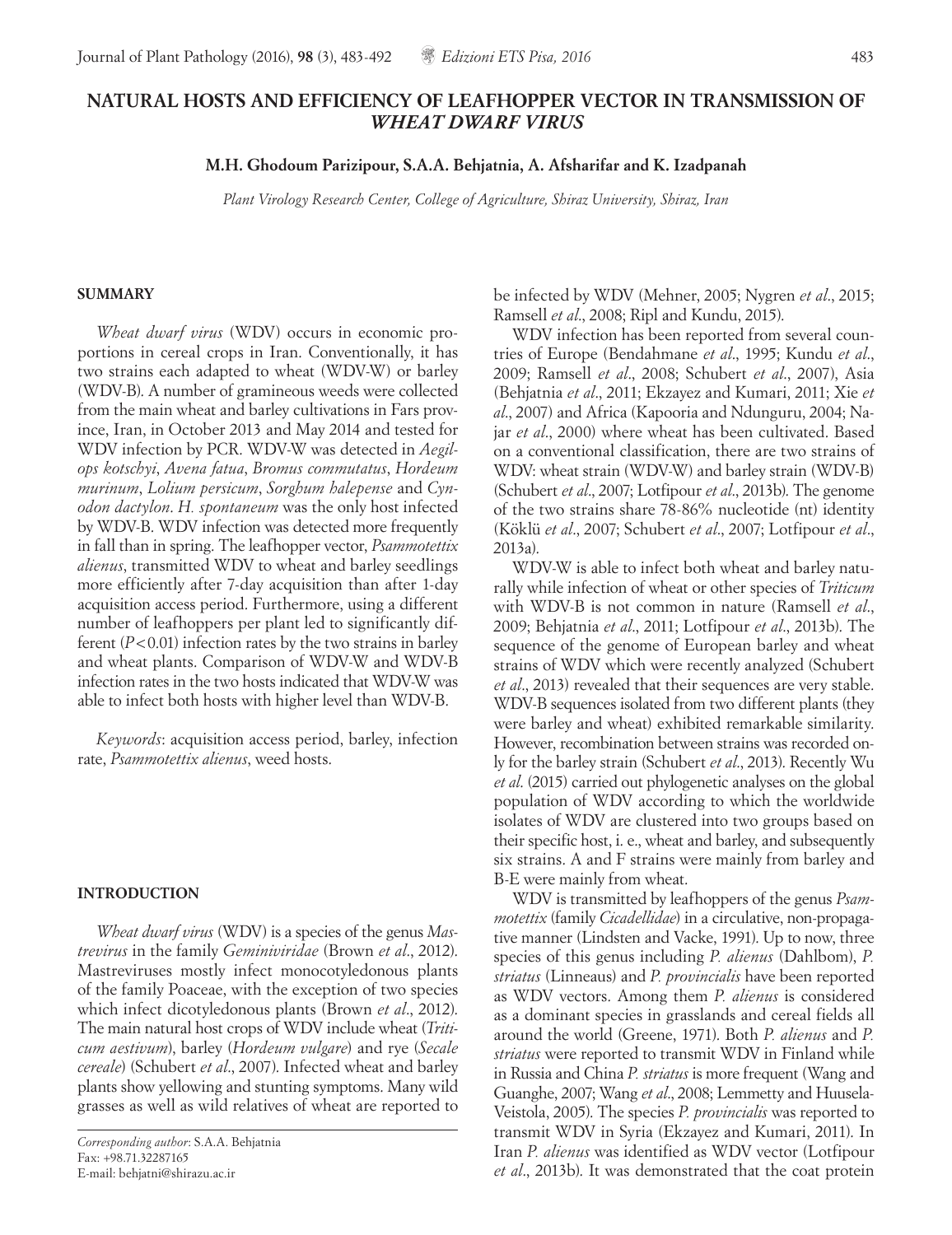| Primer   | Sense <sup>a</sup> | Position <sup>b</sup> | Sequence $[5'3']^c$            | Target       | Expected product size (bp) |  |
|----------|--------------------|-----------------------|--------------------------------|--------------|----------------------------|--|
| WDV-2730 | C                  | degenerate            | CCRCACACCDA ACASGGCCCA         | WDV-W        | 1300                       |  |
| WDV-1430 | V                  | degenerate            | GAAYGAGTAGTTGATGAAYGWCTC       | WDV-W        |                            |  |
| WDV-2720 | С                  | degenerate            | CGCGGGACCACCCGTCGCT            | WDV-B        | 1350                       |  |
| WDV-1370 | V                  | degenerate            | <b>GCGAARAAYGATTCMCCYTCATA</b> | WDV-B        |                            |  |
| WDV-655  | V                  | 655-679               | GATA ATA ATCGCCATACA A ATCAGA  | Both strains |                            |  |
| WDV-1770 | C.                 | 1753-1770             | <b>CTACATCTCCGGACCAAC</b>      | Both strains | 1115                       |  |
| WDV-2526 | V                  | 2526-2547             | CTTAGCGAAAAAACGGGGTGTG         | Both strains |                            |  |
| WDV-1162 |                    | 1139-1162             | TGCGTATAGGCACATACAACTTC        | Both strains | 1384                       |  |

**Table 1.** Wheat dwarf virus oligonucleotide primers used in this study.

aV, virion-sense strand; C, complementary-sense stran.

<sup>b</sup>Nucleotide position of WDV as in the Genbank database under accession number KX212082.

cR, puRine (A or G); Y, pYrimidine (C or T/U); S, Strong (C or G); W, Weak (A or T); D, not C (A or G or T/U); M, aMino (A or C).

of WDV has a key role in transmission of the virus by *P. alienus* (Wang *et al*., 2014). Based on the results achieved from studying the localization and distribution of WDV in its vector leafhopper, it was suggested that WDV not only is able to enter the salivary glands from the fore- and midgut but also can spread rapidly through the filter chamber and subsequently reach the salivary glands via the hemocoel. It was concluded that rapid transmission of WDV by its vector might be due to the direct transmission of virions through the filter chamber to the salivary glands before entering the epithelial cells of the gut (Wang *et al*., 2014).

It has been shown that the leafhopper vector of *Maize streak virus* (MSV), *Cicadulina mbila*, has a low efficiency in transmitting the virus in the first day after the virus acquisition from MSV-infected plants since some of the insects may still be in their latency period, whereas 17 days after acquisition, a transmission efficiency of 90% could be obtained (Reynaud and Peterschmitt, 1992). Environmental conditions such as temperature may also influence on vector transmission efficiency of MSV. The transmission success also depends on viral virulence and host susceptibility (Reynaud and Peterschmitt, 1992). It has been shown that individuals of *P. alienus* transmitted WDV in all stages of their development. However, transmission mode of leafhopper individuals was reported to have very broad fluctuations depending on different development stages (Mehner *et al*., 2003). There is little information on the transmission efficiency of WDV strains by the leafhopper vectors. The aim of this study was to identify the potential natural hosts of WDV in wheat and barley cultivations areas in Iran and to investigate the transmission efficiency of both WDV-W and WDV-B by *P. alienus* in wheat and barley plants, the most economically important hosts of WDV in Iran.

#### **MATERIALS AND METHODS**

**Sampling.** In order to detect potential hosts of WDV-W and WDV-B, sampling was carried out in October 2013 and May 2014, in wheat and barley fields in Fars province, Iran. The following weeds were sampled regardless of

their symptoms: *Aegilops kotschyi* Boiss, *Agropyron repens*  (L.) P. Beauv*.*, *Avena fatua* L., *Bromus commutatus* Schrad, *Eremopoa persica* (Trin.) Roshev., *Hordeum murinum* Bioss, *Lolium persicum* B. and H. ex Bioss, *Sorghum halepense* L. (Pers.), *Cynodon dactylon* L. (Pers.), *Phalaris minor* Retz. and *Hordeum spontaneum* K. Koch.

**DNA extraction.** In order to extract DNA from plant tissues, cethyl-trimethyl-ammonium bromide (CTAB) solution was used as described by Gawel and Jarret (1991). Briefly, the plant tissues (200mg) were homogenized in 3.5 volumes of extraction buffer (1.4M NaCl, 20mM EDTA, 2.5% CTAB, 2% 2-mercaptoethanol, 10mM Tris-HCl, pH8) and incubated at 65ºC for 30min. The DNA was extracted with an equal volume of chloroform/isoamylalcohol (24:1), precipitated with one volume of isopropanol, washed with 70% ethanol and re-suspended in distilled water at a rate of 250ml for each g of tissue extracted. The resulting DNAs were subjected to polymerase chain reaction (PCR) using strain specific primers (Table1) to detect the WDV-W and WDV-B (see below).

**WDV detection and sequence analysis.** Two degenerate primer pairs were used to detect WDV in the tested plants (Table1). The first primer pair (WDV-2730/ WDV-1430) amplifies a 1300bp fragment of Rep-coding region of WDV-W. The second primer pair (WDV-2720/ WDV-1370) amplifies a 1350bp of the same region in WDV-B. PCR was carried out in 25ml reaction mixture containing 10-20 ng of DNA template,  $1.5 \text{ mM } MgCl_2$ , 200µM of each dNTP, 1mM of each primer and 2U of *Taq* DNA polymerase (Cinagen, Iran) in the reaction buffer provided by the same source. The mixture was heated for 2min at 96°C and subjected to a 32 cycle-PCR program of 30 s at 96°C, 30 s at 62°C and 2min at 72°C. The final cycle was followed by 10min incubation at 72°C. A part of the reaction mixture was then loaded directly onto a 1.2% agarose gel, stained with ethidium bromide and visualized by UV light.

The rest of the PCR-generated products were purified (Macherey-Nagel, Germany) and sequenced (GATC Biotech, Germany). The resulting DNA sequences were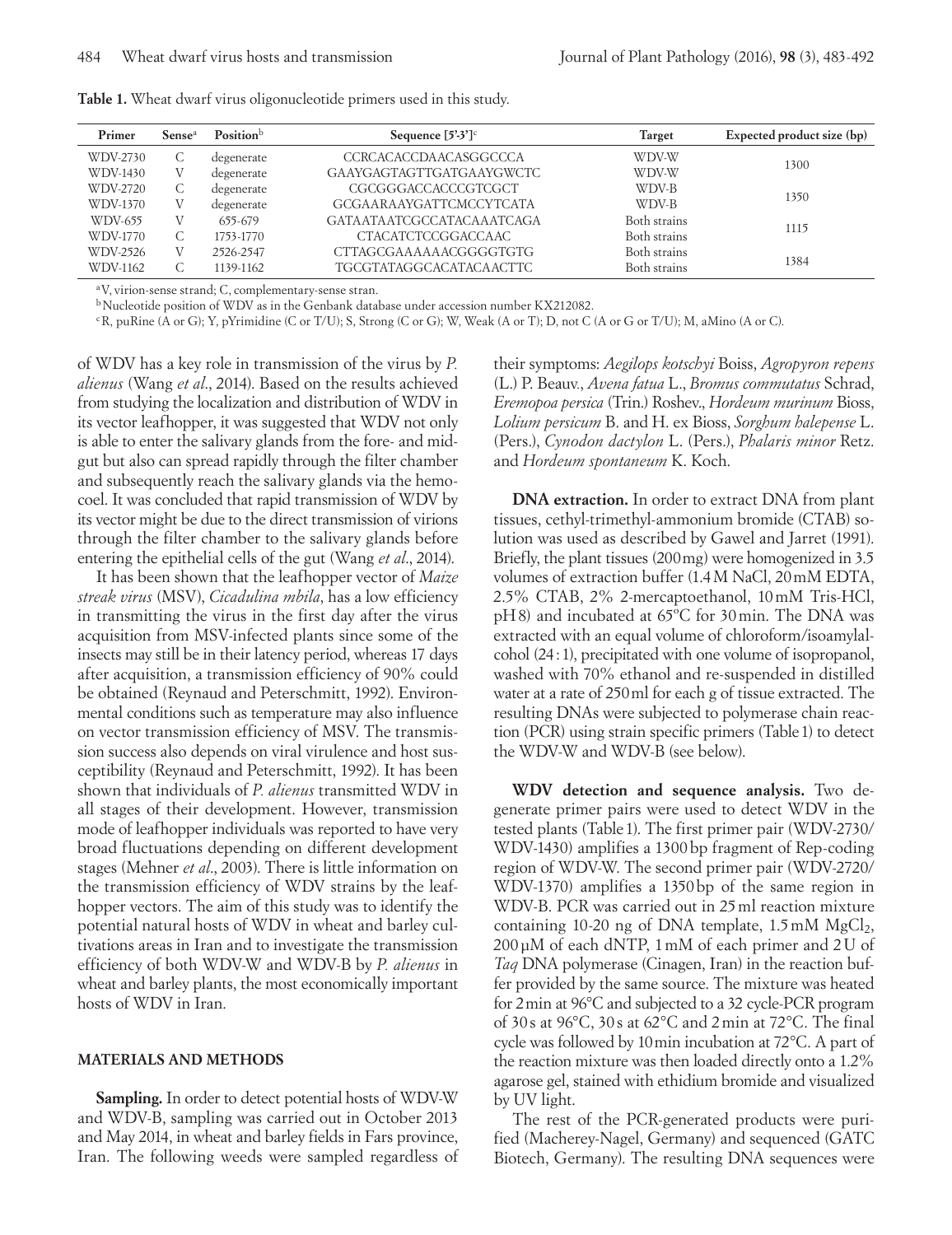**Table 2.** Mastreviruses used for sequence comparisons with Iranian isolates of WDV.

| <b>Virus</b>                        | Abbreviation      | GenBank<br>Accession<br>number | Country         | Source               |      | Year Reference           |  |
|-------------------------------------|-------------------|--------------------------------|-----------------|----------------------|------|--------------------------|--|
| Barley dwarf virus-[Cz19]           | Cz19              | AM296019                       | Czech Republic  | Hordeum vulgare      | 2002 | Schubert et al. (2007)   |  |
| Maize streak virus-[South Africa]   | MSV-ZA            | NC 001346                      | South Africa    | Zea mays             | 1988 | Lazarowitz (1988)        |  |
| Oat dwarf virus-[SxA25]             | SxA25             | AM296025                       | Germany         | Avena sativa         | 2005 | Schubert et al. (2007)   |  |
| Wheat dwarf virus -[HU-KP10-1]      | <b>HU-KP10-1</b>  | <b>IO647455</b>                | Hungary         | Triticum aestivum    | 2010 | Liu et al. (2012)        |  |
| Wheat dwarf virus-Barley-[TR]       | WDV-Bar-[TR]      | AJ783960                       | Turkey          | H. vulgare           | 2004 | Köklü et al. (2007)      |  |
| Wheat dwarf virus-[HU]              | WDV-[HU-F]        | AM040733                       | Hungary         | Psammotettix alienus | 2005 | Tóbiás et al. (2006)     |  |
| Wheat dwarf virus-[SxTY05-3]        | $SxTY05-3$        | EF536874                       | China           | T. aestivum          | 2008 | Wu et al. (2008)         |  |
| <i>Wheat dwarf virus</i> -[Taiyuan] | WDV-[TA]          | DO868525                       | China           | T. aestivum          | 2006 | Xie et al. (2007)        |  |
| Wheat dwarf virus-[IRAN]            | WDV-IR[Bar]       | FJ620684                       | Iran            | H. vulgare           | 2009 | Behjatnia et al. (2011)  |  |
| Wheat dwarf virus -[Bavanat]        | Whe [Iran:Ba:Bar] | <b>IN791096</b>                | Iran-Bayanat    | H. vulgare           | 2010 | Lotfipour et al. (2013a) |  |
| Wheat dwarf virus -[Shahrekord]     | Whe[Iran:Sh:Whe]  | IN791095                       | Iran-Shahrekord | T. aestivum          | 2010 | Lotfipour et al. (2013a) |  |
| Wheat dwarf virus -[SYZSH03]        | SYZSH03           | KT958235                       | Iran            | Sorgum halepense     | 2015 | This study               |  |
| Wheat dwarf virus -[SYZHS06]        | SYZHS06           | KT958236                       | Iran            | H. spontaneum        | 2015 | This study               |  |
| Wheat dwarf virus - [SYZAF12]       | SYZAF12           | KT958237                       | Iran            | A. fatua             | 2015 | This study               |  |
| Wheat dwarf virus -[SYZBC14]        | SYZBC14           | KT958238                       | Iran            | Bromus commutatus    | 2015 | This study               |  |
| Wheat dwarf virus -[SYZEP26]        | SYZEP26           | KT958240                       | Iran            | Eremopoa persica     | 2015 | This study               |  |
| Wheat dwarf virus -[SYZHM32]        | SYZHM32           | KT958241                       | Iran            | H. murinum           | 2015 | This study               |  |
| Wheat dwarf virus -[SYZLP33]        | SYZLP33           | KT958242                       | Iran            | Lolium persicum      | 2015 | This study               |  |
| Wheat dwarf virus -[SYZCD35]        | SYZCD35           | KT958243                       | Iran            | Cynodon dactylon     | 2015 | This study               |  |
| Wheat dwarf virus - [SYZAK54]       | SYZAK54           | KT958244                       | Iran            | Aegilops kotschyi    | 2015 | This study               |  |
| Wheat dwarf virus-[Enkoping1]       | WDV-[SE]          | AJ311031                       | Sweden          | T. aestivum          | 2002 | Kvarnheden et al. (2002) |  |
| Wheat dwarf virus-[BB21]            | <b>BB21</b>       | AM296021                       | Germany         | Secale cereale       | 2004 | Schubert et al. (2007)   |  |
| Wheat dwarf virus-[France]          | WDV-[FR]          | X82104                         | France          | T. aestivum          | 1994 | Bendahmane et al. (1995) |  |
| Wheat dwarf virus-[HE]              | WDV-[HE]          | FM999833                       | Hungary         | H. vulgare           | 2007 | Tóbiás et al. (2011)     |  |
| Wheat dwarf virus-[SxA22]           | SxA22             | AM296022                       | Germany         | Lolium perenne       | 2002 | Schubert et al. (2007)   |  |
| Wheat dwarf virus-[SxA23]           | SxA23             | AM296023                       | Germany         | T. aestivum          | 2004 | Schubert et al. (2007)   |  |
| Wheat dwarf virus-[HU-Pula]         | WDV-[HU-P]        | FN806783                       | Ukraine         | T. aestivum          | 2008 | Tóbiás et al. (2011)     |  |
| Wheat dwarf virus-[Bg17]            | Bg17              | AM989927                       | Bulgaria        | H. vulgare           | 2006 | Tóbiás et al. (2009)     |  |

**Table 3.** Wild grass species analyzed for WDV-W and WDV-B infection in two sampling dates (October 2013 and May 2014).

| Host plant         |                                           | Number infected/number tested<br>(incidence rate) |                 | Detected virus |                          |
|--------------------|-------------------------------------------|---------------------------------------------------|-----------------|----------------|--------------------------|
| Common name        | Scientific name                           | October 2013                                      | <b>May 2014</b> | WDV-W          | WDV-B                    |
| Goatgrass          | Aegilops kotschki Bioss                   | 8/12(67%)                                         | 2/9(23%)        | $+$            |                          |
| Dog tooth          | Cynodon dactylon (L.) Pers.               | 4/11(36%)                                         | $2/12$ (17%)    | $^{+}$         |                          |
| Hairy brome        | Bromus commutatus Schrad                  | 12/14(86%)                                        | $3/10(30\%)$    | $^{+}$         |                          |
|                    | Eremopoa persicsa (Trin.) Roshev.         | 9/14(64%)                                         | 3/12(25%)       | $^{+}$         |                          |
| Johnson grass      | Sorgum halepense L. (Pers.)               | 13/15(87%)                                        | $6/12(50\%)$    | $^{+}$         |                          |
| Mouse barley       | Hordeum murinum Bioss                     | 16/18(89%)                                        | $5/13$ (38%)    | $+$            |                          |
| Ryegrass           | <i>Lolium persicum</i> B. and H. ex Bioss | $3/8$ (37%)                                       | $1/9(11\%)$     | $^{+}$         |                          |
| Spring wild oat    | Avena fatua L.                            | $11/13$ (85%)                                     | $4/9(44\%)$     | $^{+}$         |                          |
| Wild barl          | Hordeum spontaneum Koch                   | 15/18 (84%)                                       | 12/16(75%)      |                | $^{+}$                   |
| Wheatgrass         | Agropyron repens (L.) P. Beauv.           | $0/10(0\%)$                                       | $0/7$ $(0\%)$   |                |                          |
| Small canary grass | Phalaris minor Retz.                      | 0/16(0%)                                          | $0/8(0\%)$      |                | $\overline{\phantom{a}}$ |
| Total              |                                           | $91/149(61.07\%)$                                 | 38/117 (32.47%) |                |                          |

compared to the corresponding parts of the genomes of WDV isolates and other mastreviruses for which complete genome information was available in the GenBank database (Table 2). Sequence alignment was performed using CLC Main Workbench software (ver. 7.6.2) and the phylogenetic tree was drawn.

**Natural host ranges.** Gramineous weed samples from 11 plant species were individually tested by PCR for infection by WDV strains. Sample size for each plant species is shown in Table 3. PCR positive plants were regarded as the natural hosts of the virus.

**Vector transmission.** Highly susceptible winter wheat (*Triticum aestivum* cv. Marvdasht) and winter barley (*Hordeum vulgare* cv. Kavir) were used to investigate the transmission efficiency of WDV strains by *P. alienus.* In addition, the effect of the leafhopper numbers per plant and the length of acquisition access period on transmission efficiency were investigated. Wheat and barley seeds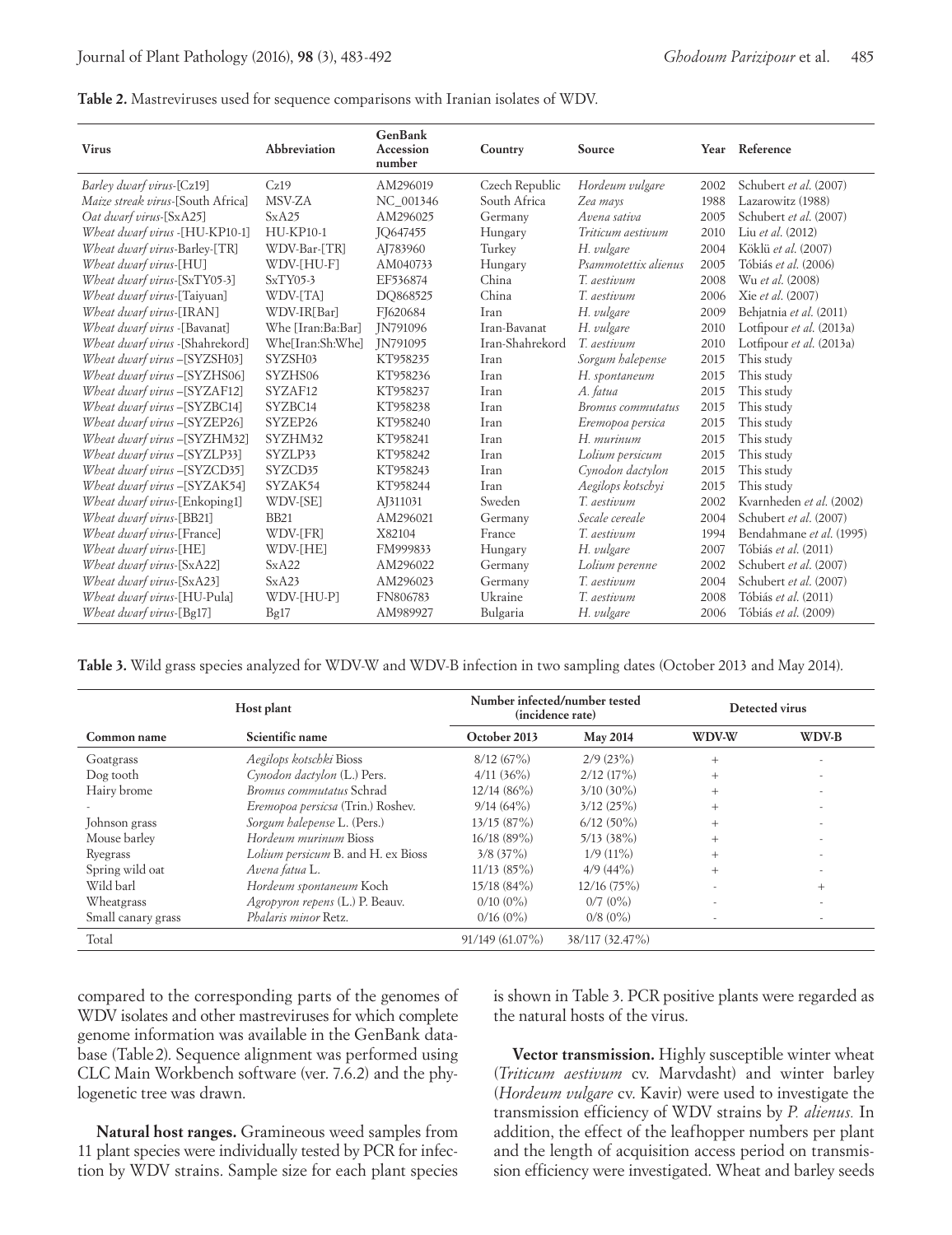

**Fig. 1.** WDV-W (top) and WDV-B (bottom) detection by PCR using WDV-2730/WDV-1430 (top), and WDV-2720/ WDV-1370 (bottom) primer pairs (Table 1), respectively. Lane 1, WDV-W positive control (infected wheat plant, top) and negative control (healthy wheat plant, bottom); lane 2, *Aegilops kotschki*; lane 3, *Avena fatua*; lane 4, *Bromus commutatus*; lane 5, *Eremopoa persicsa*; lane 6, *Hordeum murinum*; lane 7, *Lolium persicum*; lane 8, *Sorgum halepense*; lane 9, *Cynodon dactylon*; lane 10, *Hordeum spontaneum*; lane 11, negative control (top) and positive control (bottom); M, 1Kb GeneRuler™ DNA ladder (Thermo Scientific).

(3-5) were sown in pots containing peat and sand (1:1) and grown at 20-25°C in a greenhouse. Seedlings at two- to three-leaf stage were used for the tests.

Leafhoppers were collected in the fall of 2012 in a maize field in Fars province, Iran, using a D.Vac machine and were immediately transferred into the lab. A number of leafhoppers were kept in 70% ethanol for morphological identification. Discoloration process of the insects was carried out by keeping them in 10% KOH solution for 24h. Genitalia of the male insect placed in a glycerol drop on a microscope slide, dissected under a stereomicroscope and photographed. Published morphological descriptions were used to identify the leafhopper species (Greene, 1971; Nielson, 1968). Some of the leafhoppers were caged on healthy wheat and barley plants to assess possible presence of the virus.

To prepare virus-free insect colonies, a male and a female adult or a pregnant female of the leafhoppers were selected and caged on healthy barley plants and the resulting nymphs were transferred to new healthy plants for three generations. Freedom from WDV was verified by the absence of symptoms on source plants and negative PCR results with specific WDV-W and WDV-B primer pairs (Table 1).

**Virus sources.** To obtain WDV-W and WDV-B sources for transmission experiments, leafhoppers collected from the cereal fields in Fars province, Iran, were caged on healthy barley plants. PCR assay was performed using WDV-2730/WDV-1430 and WDV-2720/WDV-1370 primer pairs (Table1) to detect WDV-W- and WDV-B-infected plants, respectively. The PCR-positive plants were

then subjected to amplification of the virus full-length genome using Platinum *Taq* DNA polymerase high fidelity (Invitrogen™, USA) and four primer pairs as listed in Table 1. The resulting fragments were purified using gel extraction kit (Qiagen, Germany) and sequenced at GATC Biotech (Konstanz, Germany). Base calling was performed with software Chromas (Technelysium) and the sequences were then assembled using SeqMan Pro software (DNA-STAR™ Lasergene, ver. 8) in order to achieve the fulllength genome sequence. Sequence data were deposited in the GenBank under the accession Nos. KX212082 and KX212083 for Bajgah (Shiraz, Iran) isolates of WDV-W and WDV-B, respectively. The plants infected by each strain were separately used as the WDV-W and WDV-B sources for further experiments.

For virus acquisition, second and third instar nymphs were caged on infected plants. Nymphs are allowed to feed on young symptomatic leaves for one- or seven-day acquisition access periods. They were then caged on healthy wheat and barley plants for six days to transmit the virus. The number of insects per plant was 1, 2, 4 or 8, each with 10 replicates. At the end, the plants were sprayed with 1% Imidacloprid insecticide (Biesterfeld, Greece). The plants were kept in greenhouse for 3-4 weeks and checked for the development of symptoms. Leaf tissues (200 mg from each plant) were collected from plants inoculated with viruliferous leafhoppers at 7, 14, 21 and 28 days post-incubation (dpi) and subjected to PCR with strain-specific primers.

**Statistical analysis.** Transmission rate, which was calculated as a percentage, was compared among different treatment groups. The percentages were first transformed to arcsine square root values for analysis of variance (ANOVA) using SAS computer software (ver. 9.00). Duncan's multiple range test was used to determine any significant difference at *P*=0.01 and *P*=0.05 levels among the treatments.

#### **RESULTS**

**Natural host plants of WDV.** A total of 11 species of gramineous wild grass collected from wheat and barley fields were tested by PCR using WDV-W and WDV-B specific primer pairs (Table1). Among them 8 species including *Avena fatua* (AF), *Aegilops kotschyi* (AS), *Bromus commutatus* (BC), *Cynodon dactylon* (CD), *Eremopoa persica* (EP), *Hordeum murinum* (HM), *Lolium persicum* (LP) and *Sorghum halepense* (SH) showed WDV-W infection (Fig.1; Table3). When the same samples were subsequently subjected to PCR assay using WDV-2720/WDV-1370 primer pair to detect WDV-B, only *H. spontaneum* showed infection (Fig.1).

**Sequence analysis.** Comparison of nucleotide (nt) sequence of a 1300 bp fragment of Rep-coding region of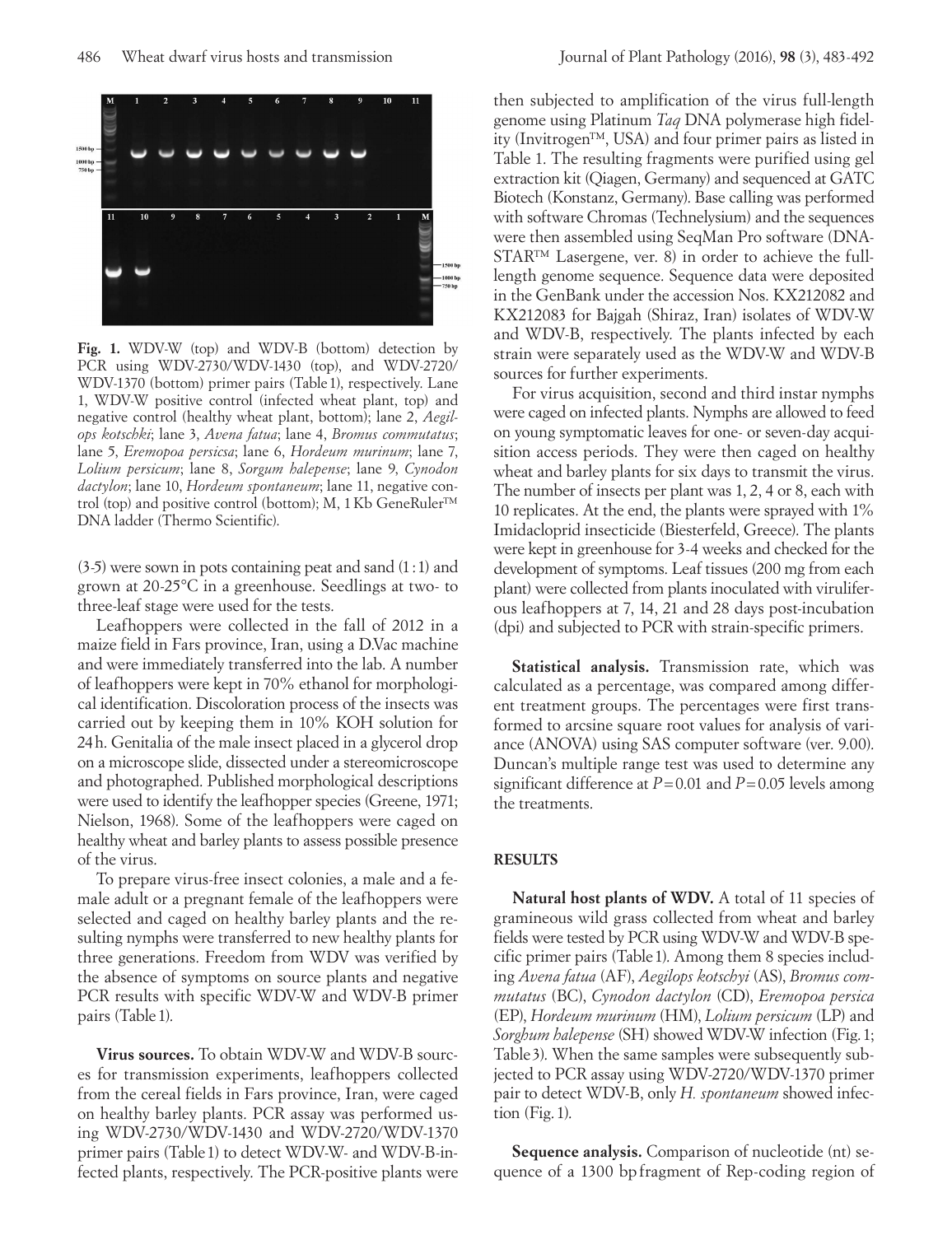

**Fig. 2.** Phylogenetic tree obtained from the alignment of a genome region encompassing Rep gene sequences from diverse mastreviruses forming the nearest relatives of WDV with reference to their nt sequence similarity as obtained using BLASTn search. One strain of MSV was used as outgroup reference. The phylogenetic tree was constructed using neighbor joining and bootstrap (100 replicates) of CLC Main Workbench 7.6.2. Vertical branches are arbitrary, horizontal branches show approximate mutation distances. The bar represents the expected substitutions per site. The clustering of wheat and barley strains of WDV (WDV-W and WDV-B, respectively) and MSV (outgroup) is indicated. Iranian wheat and barley strains of WDV which have been isolated from wild grasses are boxed (**----**). See Table 2 for source of isolates.

WDV-W samples isolated from wild grasses in this study with the nt sequence of the same region of other WDV isolates available in the GenBank (Table 2) revealed the highest homology (96-97%) with an Iranian isolate of WDV-W (WDV-Whe[Iran:Sh:Whe], accession No. JN791095). The only barley strain from *H. spontaneum*  exhibited more than 92% identity to an Iranian isolate of WDV-B (WDV-IR[Bar], FJ620684). Also, Iranian WDV-W isolates from different weed species characterized in this study shared 97-99% homology while WDV-B sequence from *H. spontaneum* exhibited only 87-88% homology to WDV-W sequences from other wild grasses. Multiple alignments of a region including replication associated protein (Rep) gene sequence were performed and resulted in clustering of 8 weed-derived samples (AF, AK, BC, CD, EP, HM, LP and SH) with other WDV-W isolates available in the GenBank (Fig. 2). WDV-B isolates available in the GenBank also clustered together with the only WDV-B isolated from another weed, i.e. *H. spontaneum*.

The rate of WDV infection in the two sampling dates was individually calculated for each plant species (Table 3). Among the nine virus positive species, *H. murinum*, *S. halepense*, *B. commutatus* and *A. fatua* showed over 80% incidence in October survey while in May survey *H. spontaneum* had the highest incidence rate of over 70%. In contrast, *C. dactylon* and *L. persicum* had the lowest incidence in both sampling dates. The virus incidence in all species was found to be higher in October than in May.

**Vector identification.** The adults of *Psammotetix* genus are morphologically characterized by ground color creamy of their head, pronotum and scutellum (Greene, 1971). The wings are transparent and the veins of hind wing are



**Fig. 3.** Adult morphology (A) and microscopic photographs (10X) of the male genitalia of *Psammotettix alienus* collected from a maize field in Fars province, Iran; (B) connective; (C) dorsal view of aedeagus; (D) style. Black arrow in (C) shows depression in the aedeagus.

cleared (Fig.3A). The leafhopper samples collected from a maize farm in Shiraz and those which were able to transmit WDV to barley seedlings were subjected to identification process based on the male aedeagus (Greene, 1971). All samples showed a state of depression in the expanded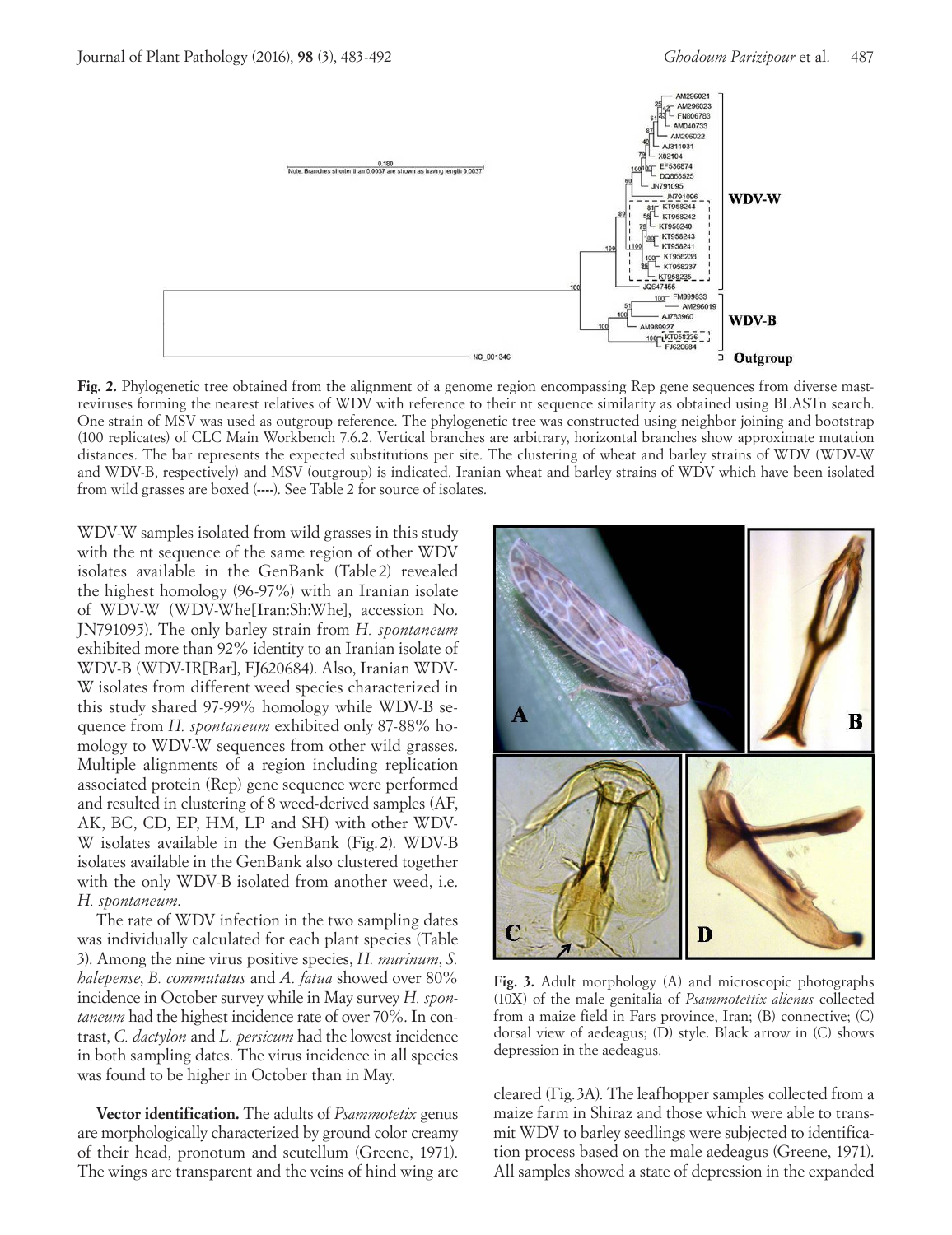

Fig. 4. Symptoms of vector-transmitted WDV-W in wheat plants including leaf yellowing (A-D), leaf necrosis (B), leaf curling (C) and dwarfing (B-D).

apex of the aedeagus (Fig. 3C), which is a distinguishing character of *P. alienus*. Hence, the collected leafhoppers were identified as *P. alienus*. Other features of male genitalia including style, the small paired appendages on the male subgenital plate (Fig. 3D), and connective, longitudinal cord of nerve fibers connecting successive genitalia (Fig.3B) confirmed the insect identification.

**Transmission efficiency of WDV-W and WDV-B by** *P. alienus***.** The ability of *P. alienus* in transmission of WDV-W and WDV-B to both wheat and barley seedlings was tested by placing 1, 2, 4 or 8 insects on each seedling. The insects previously fed on either a WDV-W-wheat infected plant or a WDV-B-barley infected plant as the WDV-W and WDV-B sources, respectively. Typical symptoms including yellowing, necrosis and reduced growth were clearly observed 30 dpi (Fig.4). To detect the virus and to distinguish the virus strain, two sets of primers were used (Table 1). Fig. 5 shows the percentage of WDV-W- and WDV-B-infected plants with different treatments included in the experiment. In both wheat and barley, transmission of both WDV-W and WDV-B was achieved even with one adult of *P. alienus* per plant. The leafhoppers with 7-day acquisition access period could transmit WDV to wheat and barley plants more efficiently than those with 1-day acquisition access period (Fig.5A). Furthermore, using different number of leafhopper per plant led to significantly

different (*P*<0.01) infection rates by WDV-W and WDV-B in the two hosts (Fig. 5B). Regarding the number of insect per plant on wheat, the results of Duncan's multiple range tests showed that there were significant differences in transmission rate among all treatments except for the data comparing 4 and 8 insects per plant in which no significant difference was observed, whereas in barley plants there was no significantly difference between the treatments with 1, 2, 4 and 8 insects per plant (Fig. 5B). However, increasing the number of insect per plant up to 4 and/or 8 led to a significant difference between the infection rates. The infection rate of wheat and barley plants caused by WDV significantly increased (*P*<0.01) with time after inoculation  $(7, 14, 21, 28 \text{ dpi})$  during the experiment (Fig. 5C). Comparison of infection rates caused by WDV-W and WDV-B in the two plant hosts indicated a significant difference between the infection rates achieved by the two strains. WDV-W was more efficiently vector transmitted to either wheat or barley than WDV-B (Fig. 5D). There was no significant difference among the infection rates of each strain in wheat and barley plants, when their infection rate was assessed individually.

# **DISCUSSION**

Wild grasses are potential hosts and may act as reservoirs for cereal-infecting viruses. In a study carried out by Bisnieks *et al*. (2006), it was shown that the incidence of perennial grasses infected with *Barley yellow dwarf virus*-PAV (BYDV-PAV), *Barley yellow dwarf virus*-MAV (BYDV-MAV) and *Cereal yellow dwarf virus*-RPV (CYDV-RPV) was as high as 19% in randomly collected samples which can explain the relatively high incidence of B/CYDVs in grasses in Lativa. ELISA technique detected WDV infection in a relatively large number of symptomless wild grasses (Mehner, 2005). However, in another survey in Sweden, it was surprisingly found only a low number of samples (8/1098) from three grass species and triticale were found to be WDV positive by ELISA and PCR (Ramsell *et al*., 2008). This low incidence of infected wild grasses was found in the vicinity of winter wheat fields with reported 50% incidence of WDV (Lindblad and Sigvald, 2004). In our study, 91 out of 149 grass samples (61.07%) collected from cereal farms in October 2013 were infected by WDV while the average infection rate of the same hosts was 32.47% (38 infected out of 117 collected samples) in the following spring (May 2014). This relatively high rate of infection among the gramineous weeds is in agreement with earlier report of high WDV incidence (86.3%) in Fars province, Iran (Lotfipour *et al*., 2013b). Nearly all virus positive grass species (8/9) exhibited WDV-W infection while only one species (*H. spontaneum*) was found to be infected by WDV-B which is consistent with relatively higher incidence of WDV-W than that of WDV-B in Iran (Lotfipour *et al*., 2013b). Similarly, only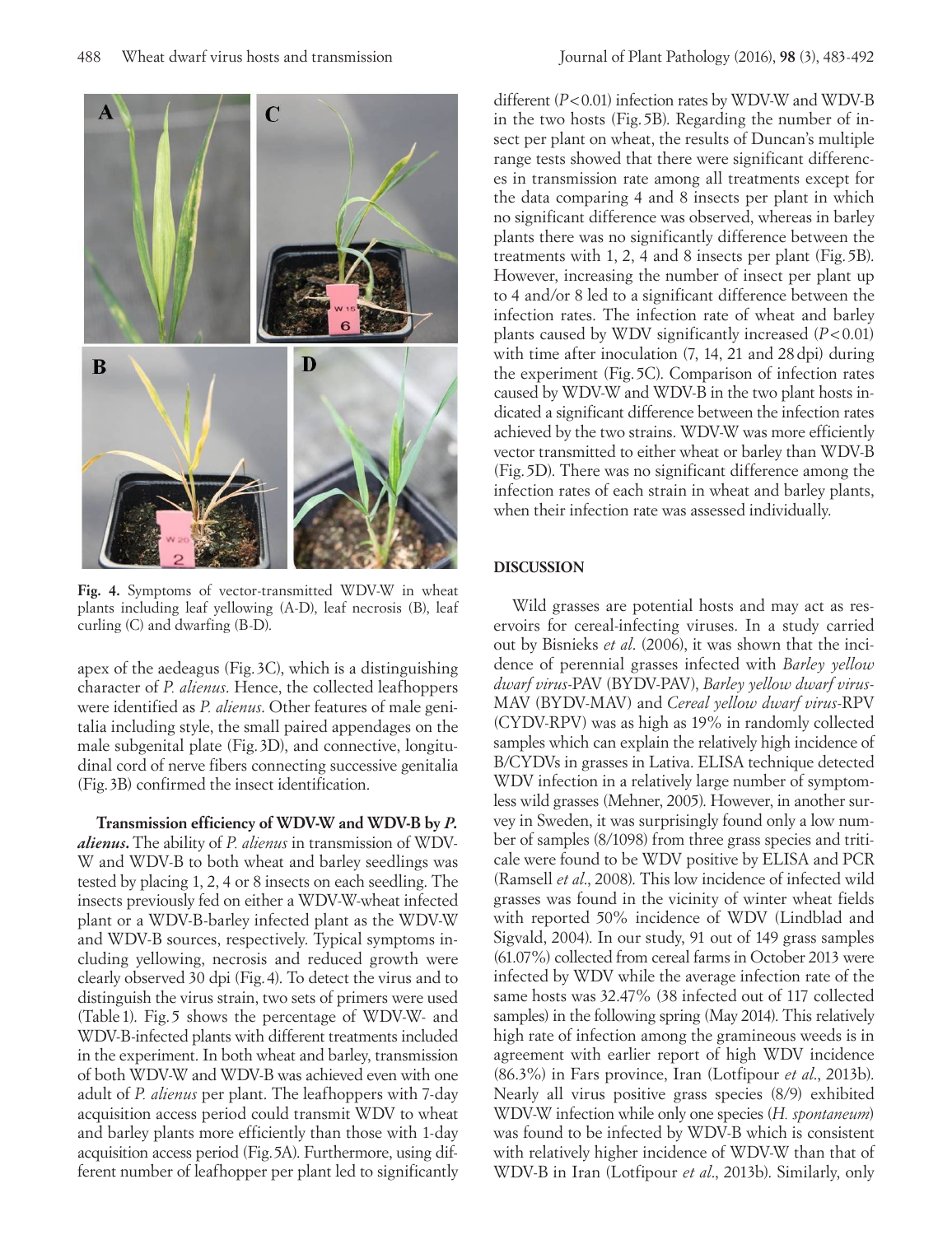

**Fig. 5.** The effects of different treatments including acquisition access period (A), number of leafhoppers (*Psammotettix alienus*) (B), time intervals (C) and virus strain (D) on the infection rate (%) of WDV-W and WDV-B in wheat and barley plants. The data presented in (A), (B) and (D) are the mean value of the data of four time intervals (7, 14, 21 and 28 days post-inoculation).

WDV-W has been detected among wheat samples (Lotfipour *et al*., 2013b). It seems that WDV-B cannot naturally infect wheat while barley samples can be infected by both WDV-W and WDV-B. This may also show the better adaptation of WDV-B towards its natural host. The high infection rate of WDV-B in *H. spontaneum* might be explained by the fact that this weed is closely related to the cultivated species, *H. vulgare*, than the other wild grasses. Similarly, it has been already determined that the WDV accumulated more in the domesticated wheat group than in wild plant group, suggesting more virus amplification and/or movement within the domesticated plants (Nygren *et al*., 2015). These annual weed species are common in wheat and barley fields in Iran and therefore seem to have significant effect on the epidemiology of WDV infection. Among the wild grasses in which WDV incidence was detected, *S. halepense* and *C. dactylon* are the most probable reservoirs, as these are common perennial grasses in Iran and may thus carry WDV infection between growth seasons.

Pairwise nucleotide comparison of the sequences from wild grasses showed more than 90% identity to those previously reported from Iran (Fig. 2). However, there was a remarkable difference (13-15%) between WDV-W and WDV-B isolates in the region encompassing Rep-coding sequence which resulted in forming different clusters in phylogenetic analysis as reported by Schubert *et al*. (2007). Furthermore, WDV-W and WDV-B isolates reported in this study formed two separate clades in the phylogenetic tree when the nt sequence of their genome regions

encompassing the Rep gene were compared (Fig.2). Hostdependent clustering of wheat- and barley-derived samples in two separate clades has been also archived on the basis of complete genome sequence comparison of either European or global isolates of WDV (Schubert *et al*., 2013; Wu *et al*., 2015). Further experiments need to be conducted to compare the full-length genome sequences of gramineous weeds isolates of WDV which would be useful for more detailed phylogenetic analysis.

Comparison of WDV infection rates between two sampling times showed that the gramineous weeds are more frequently infected in October than in May. This suggests that due to the absence of main hosts (e.i. wheat and barley) in summer and early fall, the leafhopper vector switches to surrounding plant and consequently feeds on wild grasses leading to high WDV-infection rate among them (Table3). Our result is supported by the finding that WDV transmission to wild grasses by leafhoppers occurs usually (Vacke, 1961, 1964; Lindsten and Vacke, 1991). However, in the spring, the main hosts are available to suit the presence of the leafhoppers. The difference between WDVinfection rates among the gramineous grasses can also be explained by the population dynamics of the leafhopper vector during the year. It was previously indicated that the occurrence of *P. alienus* leafhoppers as well as their activities as the vector of WDV detected from May to either November or December depending on the geographical region and the year of sampling (Manurung *et al*., 2005). The peak population density of *P. alienus* occurred in winter barley (stubble) field in mid-September (Manurung *et*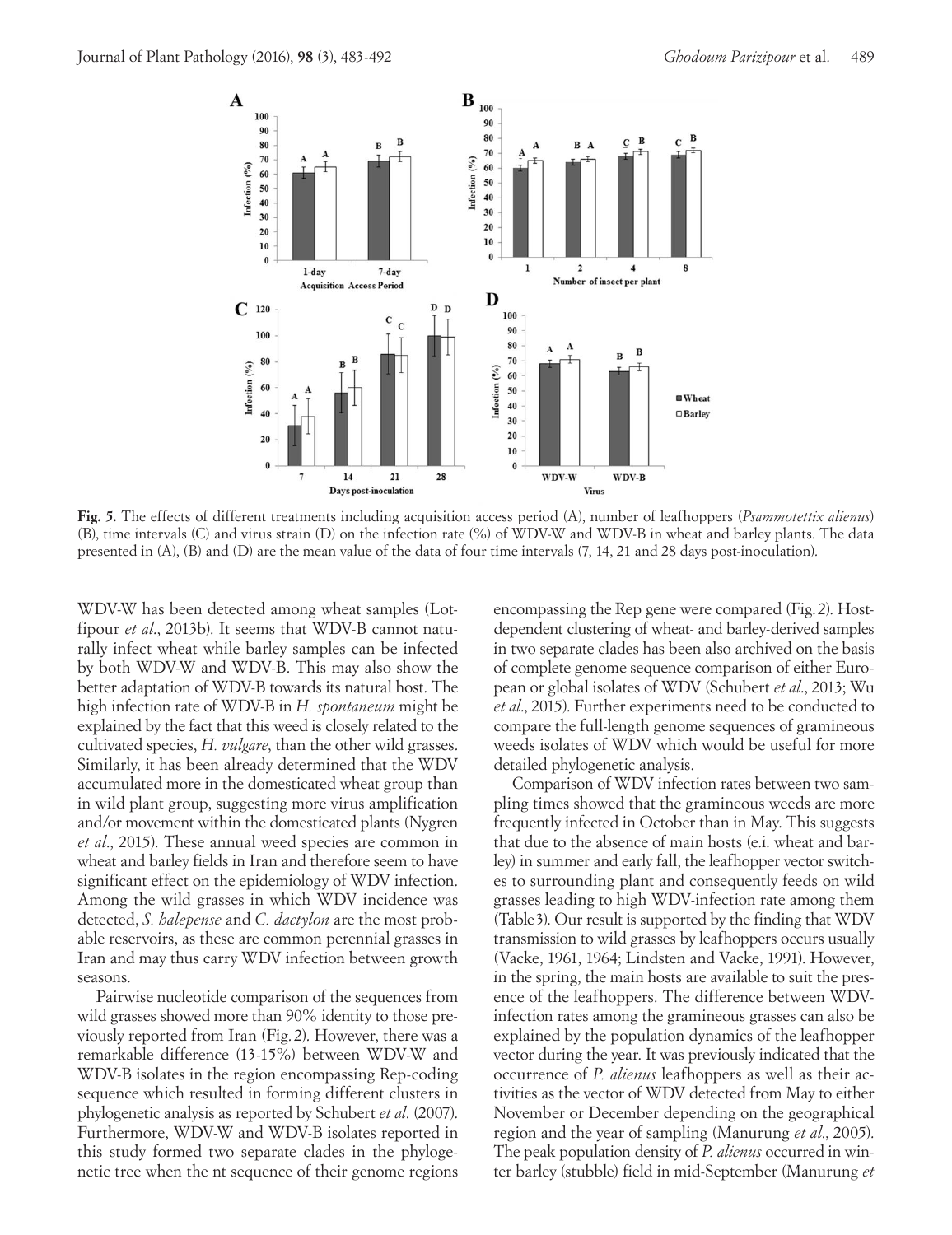*al*., 2005). Further information on the population dynamics of *P. alienus* in different sampling sites and times are required to build a more reliable relationship between the WDV-infection rates and the population size of the leafhopper vector.

Based on our results it can be generally concluded that the leafhoppers transmit WDV-W and WDV-B to wheat and barley hosts with relatively high transmission efficiency as 100% infection rate was obtained with only one single viruliferous *P. alienus* adult per plant. This might occur due to the rapid transmission of WDV and long retention of the virions in the leafhopper vector (Wang *et al*., 2014). The statistical analysis of transmission data indicated that seven-day acquisition access treatment significantly increased the transmission efficiency of WDV in both wheat and barley hosts (Fig.5A). This has also been reported for other persistent viruses (Lucio-Zavaleta *et al*., 2001; Ammar *et al*., 1995). The positive correlation between the transmission efficiency and acquisition access period of leafhopper vector obtained in this study was consistent with the results of Yazdkhasti (2012) study in Sweden. These results highlighted the importance of acquisition phase in the process of WDV transmission which triggers an elaborate insect-virus interaction necessitating the retention of virus in the specific locations of vector body (Chen *et al*., 2011). Furthermore, as the number of insect per plant increased, the infection rates caused by WDV were significantly increased in the two plant hosts (Fig.5B) suggesting that high rate of WDV infection is positively correlated to the population size of leafhopper vector. This has been previously shown in a survey by Manurung *et al*. (2005) in which they found that peak population density of the leafhopper *P. alienus* was associated with high infection rate of winter barley caused by WDV. Comparison of infection rates caused by WDV-W and WDV-B in wheat and barley plants showed that WDV-W was vector transmitted with higher transmission efficiency than WDV-B, indicating WDV-W higher level of virulence.

It seems that the leafhoppers originated from Fars province (Iran) are relatively more efficient vectors of both WDV-W and WDV-B, as the Beijing (China), Quedlinburg (Germany) and Prague (Czech Republic) populations have exhibited lower transmission efficiencies of 75, 58 and 76%, respectively (Wedde *et al*., 2012). This variation among the transmission efficiency of WDV by *P. alienus* might be due to experimental conditions. Alternatively, various parameters such as environmental factors (temperature and humidity), host susceptibility and the level of virus virulence may affect the rate of transmission (Reynaud and Peterschmitt, 1992). Additionally, the development stage of *P. alienus* individuals was found to influence diversely on the transmission efficiency of WDV (Mehner *et al*., 2003). These results highlight the key role of *P. alienus* individuals in the epidemiology of WDV for the virus transmission in Iran, which invokes more research to achieve better understanding about this pathosystem.

## **ACKNOWLEDGEMENTS**

This research was supported by funds from Plant Virology Research Center, College of Agriculture, Shiraz University, Shiraz, Iran. The authors thank Dr. J. Schubert for critically reviewing the manuscript and many helpful suggestions.

## **REFERENCES**

- Ammar E.D., Gingery R.E., Madden L.V., 1995. Transmission efficiency of three isolates of maize stripe tenuivirus in relation to virus titer in the planthopper vector. *Plant Pathology*  **44**: 239-243.
- Behjatnia S.A.A., Afsharifar A., Tahan V., Amid Motlagh M., Eini Gandomani M., Niazi A., Izadpanah K., 2011. Widespread occurrence and molecular characterization of *Wheat dwarf virus* in Iran. *Australian Plant Pathology* **40**: 12-19.
- Bendahmane M., Schalk H.J., Gronenborn B., 1995. Identification and characterization of wheat dwarf virus from France using a rapid method for geminivirus DNA preparation. *Phytopathology* **85**: 1449-1455.
- Bisnieks M., Kvarnheden A., Turka I., Sigvald R., 2006. Occurrence of barley yellow dwarf virus and cereal yellow dwarf virus in pasture grasses and spring cereals in Latvia. *Acta Agriculturae Scandinavica*, *Section B-Soil Plant and Science* **56**: 171-178.
- Brown J.K., Fauquet C.M., Briddon R.W., Zerbini M., Moriones E., Navas-Castillo J., 2012. Family *Geminiviridae*. In: King A.M.Q., Adams M.J., Carstens E.B., Lefkowitz E.J. (eds). Virus Taxonomy: classification and nomenclature of viruses. Ninth Report of the International Committee on Taxonomy of Viruses, pp. 351-373. Elsevier/Academic Press, USA.
- Chen A.Y., Walker J.P., Carter D., Ng J.C., 2011. A virus capsid component mediates virion retention and transmission by its insect vector. *Proceedings of National Academic Science*, *USA* **108**: 16777-16782.
- Ekzayez A.M., Kumari S.G., 2011. First report of *Wheat dwarf virus* and its vector (*Psammotettix provincialis*) affecting wheat and barley crops in Syria. *Plant Disease* **95**: 76.2.
- Gawel N.J., Jarret R.L., 1991. A modified CTAB DNA extraction procedure for *Musa* and *Ipmoea*. *Plant Molecular Biology Reporter* **9**: 262-266.
- Greene J.F., 1971. A revision of the Nearctic species of the genus *Psammotettix*. Smithsonian Institution Press, Washington, USA.
- Kapooria R.G., Ndunguru J., 2004. Occurrence of viruses in irrigated wheat in Zambia. *EPPO Bulletin* **34**: 413-419.
- Köklü G., Ramsell E.N., Kvarnheden A., 2007. The complete genome sequence for a Turkish isolate of wheat dwarf virus from barley confirms the presence of two distinct WDV strains. *Virus Genes* **34**: 359-366.
- Kundu J.K., Gadion S., Cervena G., 2009. Discrimination and genetic diversity of wheat dwarf virus in the Czech Republic. *Virus Genes* **39**: 468-474.
- Kvarnheden A., Lindblad M., Lindsten K., Valkonen J.P.T., 2002. Genetic diversity of *Wheat dwarf virus*. *Archive of Virology* **147**: 205-216.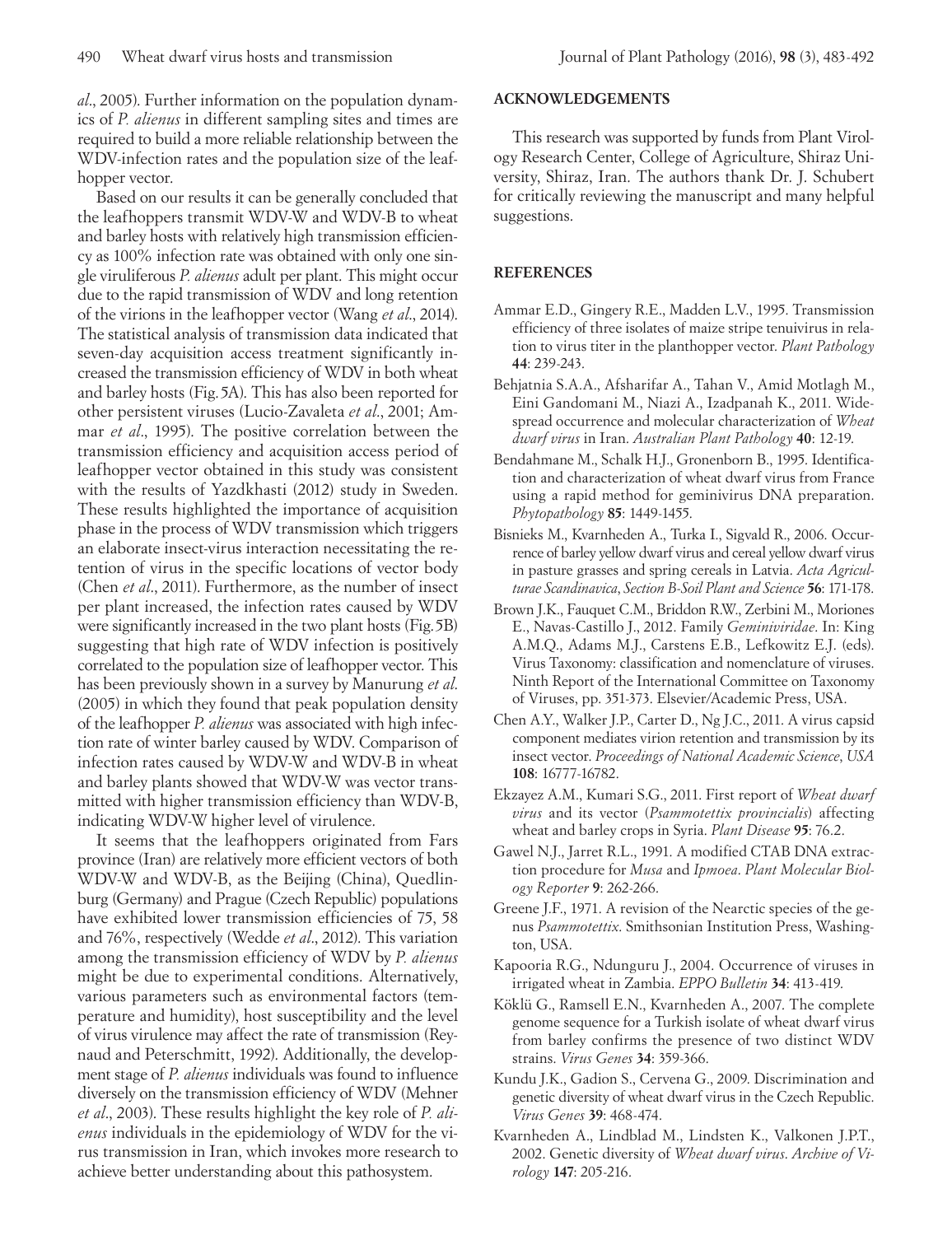- Lazarowitz S.G., 1988. Infectivity and complete nucleotide sequence of the genome of a South African isolate of maize streak virus. *Nucleic Acids Research* **16**: 229-249.
- Lemmetty A., Huusela-Veistola E., 2005. First report of wheat dwarf virus in winter wheat in Finland. *Plant Disease* **89**: 912-918.
- Lindblad M., Sigvald R., 2004*.* Temporal spread of wheat dwarf virus and mature plant resistance in winter wheat*. Crop Protection* **23**: 229-234*.*
- Lindsten K., Vacke J., 1991. A possible barley adapted strain of wheat dwarf virus (WDV). *Acta Phytopathologica et Entomologica Hungarica* **26**: 175-180.
- Liu Y., Wang B., Vida G., Cséplo-Károlyi M., Wu B., Wu Y., Wang X., 2012. Genomic analysis of the natural population of wheat dwarf virus in wheat from China and Hungary, *Journal of Integrative Agriculture* **11**: 2020-2027.
- Lotfipour M., Amid Motlagh M.H., Afsharifar A., Behjatnia S.A.A., Izadpanah K., 2013a. The nucleotide sequence of complete genome and taxonomic position of wheat and barley isolates of wheat strain of wheat dwarf virus in Iran. *Iranian Journal of Plant Pathology* **49**: 375-388.
- Lotfipour M., Behjatnia S.A.A., Afsharifar A., Izadpanah K., 2013b. Distribution and partial biological characterization of wheat and barley strains of wheat dwarf virus in Iran. *Iranian Journal of Plant Pathology* **49**: 17-31.
- Lucio-Zavaleta E., Smith D.M., Gray S.M., 2001. Variation in transmission efficiency among *Barley yellow dwarf virus*-RMV isolates and clones of the normally inefficient aphid vector, *Rhopalosiphum padi*. *Phytopathology* **91**: 792-796.
- Manurung B., Witsack W., Mehner S., Grüntzig M., Fuchs E., 2005. Studies on biology and population dynamics of the leafhopper *Psammotettix alienus* Dahlb. (*Homoptera: Auchenorrhyncha*) as vector of *Wheat dwarf virus* (WDV) in Saxony-Anhalt, Germany. *Journal of Plant Disease and Protection*  **112**: 497-507.
- Mehner S., Manurung B., Grüntzig M., Habekuss A., Witsack W., Fuchs E., 2003. Investigations into the ecology of the *Wheat dwarf virus* (WDV) in Saxony-Anhalt, Germany. *Journal of Plant Disease and Protection* **110**: 313-323.
- Mehner S., 2005. Ecology of the *Wheat dwarf virus* (WDV) in Saxony-Anhalt. Ph.D. thesis, Martin Luther University, Halle-Wittenberg, Germany.
- Najar A., Makkouk K.M., Boudhir H., Kumari S.G., Zarouk R., Bessai R., Othman F.B., 2000. Viral diseases of cultivated legume and cereal crops in Tunisia. *Phytopathologia Mediterranea* **39**: 423-432.
- Nielson W.M., 1968. The leafhopper vectors of phytopathogenic viruses (*Homoptera*, *Cicadelidae*); taxonomy, biology and virus transmission. United States Department of Agriculture, Washington D.C., USA.
- Nygren J., Shad N., Kvarnheden A., Westerbergh A., 2015. Variation in susceptibility to wheat dwarf virus among wild and domesticated wheat. *PLoS one* DOI: 10.1371/journal. pone.0121580.
- Ramsell J.N.E., Lemmetty A., Jonasson J., Andersson A., Sigvald R., Kvarnheden A., 2008. Sequence analyses of *Wheat dwarf virus* isolates from different hosts reveal low genetic diversity within the wheat strain. *Plant Pathology* **57**: 834-841.
- Ramsell J.N.E., Boulton M.L., Martin D.P., Valkonen J.P.T., Kvarnheden A., 2009. Studies on the host range of the barley strain of wheat dwarf virus using an agroinfectious viral clone. *Plant Pathology* **58**: 1161-1169.
- Reynaud B., Peterschmitt M., 1992. A study of the mode of transmission of maize streak virus by *Cicadulina mbila* using an enzyme-linked-immunosorbent-assay. *Annals of Applied Biology* **121**: 85-94.
- Ripl J., Kundu J.K., 2015. *Cynosurus cristatus*, a new host of wheat dwarf virusin the Czech Republic. *Journal of Plant Pathology* **97**: 547.
- Schubert J., Habekuss A., Kazmaier K., Jeske H., 2007. Surveying cereal-infecting geminiviruses in Germany – diagnostics and direct sequencing using rolling circle amplification. *Virus Research* **127**: 61-70.
- Schubert J., Habekuß A., Wu B., Thieme T., Wang X., 2014. Analysis of complete genomes of isolates of the *Wheat dwarf virus* from new geographical locations and descriptions of their defective forms. *Virus Genes* **48**: 133-139.
- Tóbiás L., Kiss B., Palkovics L., 2006. The nt sequence of two Hungarian isolates of *Wheat dwarf virus*. *Acta Phytopathologica et Entomologica Hungarica* **41**: 47-52.
- Tóbiás I., Kiss B., Bakardjieva N., Palkovics L., 2009. The nt sequence of barley strain of *Wheat dwarf virus* isolated in Bulgaria. *Cereal Research Communications* **37**: 237-242.
- Tóbiás I., Shevchenko O., Kiss B., Bysov A., Snihur H., Polischuk V., Salánki K., Palkovics L., 2011. Comparison of the nt sequences of *Wheat dwarf virus* (WDV) isolates from Hungary and Ukraine. *Polish Journal of Microbiology* **60**: 125-131.
- Vacke J., 1961. Wheat dwarf virus disease. *Biologia planetarium*  **3**: 228-233.
- Vacke J., 1964. Some new findings on *Wheat dwarf virus.*Plant Virology. *Proceedings of the 5th conference of the Czechoslovak plant virologists*, *Prague* 1964: 331-334.
- Wang X., Wu B., Guanghe Z., 2007. Occurrence and epidemics of *Psammoettix striatus* of *Wheat dwarf virus* in China. Plant viruses: Exploiting Agricultural and Natural Ecosystems. 11th International Plant Virus Epidemiology Symposium and 3rd Workshop of the Plant Virus Ecology Network.Poster # Ep3.
- Wang X.F., Wu B., Wang J.F., 2008. First report of *Wheat dwarf virus* infecting barley in Yunnan, China*. Journal of Plant Pathology* **90**: 400.
- Wang Y., Mao Q., Liu W., Mar T., Wei T., Liu Y., Wang X., 2014. Localization and distribution of Wheat dwarf virus in its vector leafhopper, *Psammotettix alienus*. *Phytopathology* **104**: 897-904.
- Wedde S., Habekuss A., Schliephake E., Drechsler N., 2012. Study of the transmission efficiency of *Wheat dwarf virus*  with different geographic origins of the leafhopper *Psammotettix alienus. Proceedings of Young Scientists Meeting*, *Quedlinburg* 2012: 167.
- Wu B., Micher U., Guo X., Wang X., Fan L., Zhou G., 2008. Assessment of codivergence of mastreviruses with their plant hosts. *BMC Evolutionary Biology* **8**: 335-348.
- Wu B., Shang X., Schubert J., Habekuß A., Elena S.F., Wang X., 2015 Global-scale computational analysis of genomic sequences reveals the recombination pattern and